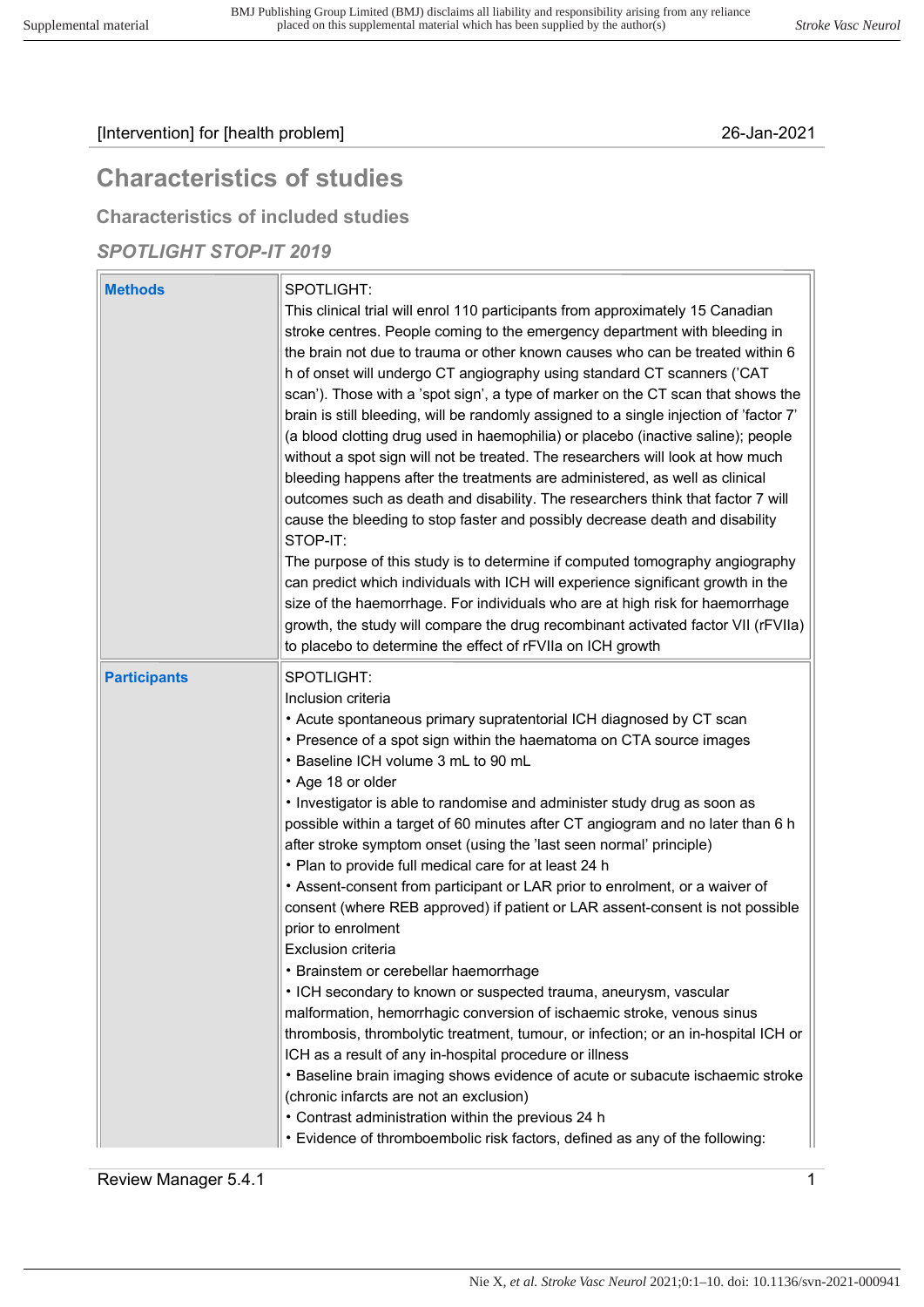| known history within the past 6 months of any of the following: 1) MI, 2)<br>coronary artery bypass surgery, 3) angina, 4) ischaemic stroke, 5) TIA, 6)<br>carotid endarterectomy, 7) cerebral bypass surgery, 8) deep venous thrombosis,<br>9) pulmonary embolism, 10) any vascular angioplasty, stenting (coronary,<br>peripheral vascular, or cerebrovascular) or filter (e.g. vena cava filter); 11)<br>prosthetic cardiac valve, and, or 12) known history of a high-risk thrombophilia<br>(e.g. antithrombin III deficiency, antiphospholipid antibody syndrome, protein C<br>deficiency, etc)<br>• Known hereditary (e.g. haemophilia) or acquired haemorrhagic diathesis or<br>coagulation factor deficiency<br>• Any known condition that the investigator feels would pose a significant |
|----------------------------------------------------------------------------------------------------------------------------------------------------------------------------------------------------------------------------------------------------------------------------------------------------------------------------------------------------------------------------------------------------------------------------------------------------------------------------------------------------------------------------------------------------------------------------------------------------------------------------------------------------------------------------------------------------------------------------------------------------------------------------------------------------|
| hazard if rFVIIa were administered<br>• Planned surgery for ICH within 24 h (placement of intraventricular catheter is                                                                                                                                                                                                                                                                                                                                                                                                                                                                                                                                                                                                                                                                             |
| not an exclusion)                                                                                                                                                                                                                                                                                                                                                                                                                                                                                                                                                                                                                                                                                                                                                                                  |
| • Planned withdrawal of care before 24 h post-ICH onset                                                                                                                                                                                                                                                                                                                                                                                                                                                                                                                                                                                                                                                                                                                                            |
| • Known participation in another therapeutic trial                                                                                                                                                                                                                                                                                                                                                                                                                                                                                                                                                                                                                                                                                                                                                 |
| • Known allergy or other contraindication to iodinated contrast dye                                                                                                                                                                                                                                                                                                                                                                                                                                                                                                                                                                                                                                                                                                                                |
| • Known or suspected hypersensitivity to the trial product                                                                                                                                                                                                                                                                                                                                                                                                                                                                                                                                                                                                                                                                                                                                         |
| • Known unfractionated heparin use - must check PTT and exclude if elevated                                                                                                                                                                                                                                                                                                                                                                                                                                                                                                                                                                                                                                                                                                                        |
| above upper limit of local lab's reference range                                                                                                                                                                                                                                                                                                                                                                                                                                                                                                                                                                                                                                                                                                                                                   |
| • Known low-molecular weight heparin, heparinoid, factor X inhibitor, or direct                                                                                                                                                                                                                                                                                                                                                                                                                                                                                                                                                                                                                                                                                                                    |
| thrombin inhibitor use within previous 7 days<br>• Known GPIIb/IIIa antagonist use in previous 2 weeks                                                                                                                                                                                                                                                                                                                                                                                                                                                                                                                                                                                                                                                                                             |
| . Known warfarin (or other anticoagulant) therapy with INR > 1.40. Note: if the                                                                                                                                                                                                                                                                                                                                                                                                                                                                                                                                                                                                                                                                                                                    |
| patient is suspected to have cirrhosis, study staff are to wait for the INR value                                                                                                                                                                                                                                                                                                                                                                                                                                                                                                                                                                                                                                                                                                                  |
| prior to dosing, and ensure they do not enrol the patient if the INR value is >                                                                                                                                                                                                                                                                                                                                                                                                                                                                                                                                                                                                                                                                                                                    |
| 1.40. Otherwise, the physician should use their discretion if they believe the                                                                                                                                                                                                                                                                                                                                                                                                                                                                                                                                                                                                                                                                                                                     |
| patient is not at risk for elevated INR                                                                                                                                                                                                                                                                                                                                                                                                                                                                                                                                                                                                                                                                                                                                                            |
| • Concurrent or planned treatment with prothrombin complex concentrate,                                                                                                                                                                                                                                                                                                                                                                                                                                                                                                                                                                                                                                                                                                                            |
| vitamin K, fresh frozen plasma, or platelet transfusion                                                                                                                                                                                                                                                                                                                                                                                                                                                                                                                                                                                                                                                                                                                                            |
| • Pregnancy or lactation. Women of childbearing potential must have a negative                                                                                                                                                                                                                                                                                                                                                                                                                                                                                                                                                                                                                                                                                                                     |
| pregnancy test prior to randomization.                                                                                                                                                                                                                                                                                                                                                                                                                                                                                                                                                                                                                                                                                                                                                             |
| • Current clinical symptoms suggestive of acute coronary ischaemia (e.g. chest<br>pain).                                                                                                                                                                                                                                                                                                                                                                                                                                                                                                                                                                                                                                                                                                           |
| • Baseline ECG evidence of acute coronary ischaemia (e.g. ST elevation in 2                                                                                                                                                                                                                                                                                                                                                                                                                                                                                                                                                                                                                                                                                                                        |
| contiguous leads, new LBBB, ST depression)                                                                                                                                                                                                                                                                                                                                                                                                                                                                                                                                                                                                                                                                                                                                                         |
| Baseline platelet count 1.40, or elevated PTT                                                                                                                                                                                                                                                                                                                                                                                                                                                                                                                                                                                                                                                                                                                                                      |
| STOP-IT:                                                                                                                                                                                                                                                                                                                                                                                                                                                                                                                                                                                                                                                                                                                                                                                           |
| Inclusion criteria                                                                                                                                                                                                                                                                                                                                                                                                                                                                                                                                                                                                                                                                                                                                                                                 |
| • Acute, spontaneous ICH (including bleeding in cerebellum) diagnosed by                                                                                                                                                                                                                                                                                                                                                                                                                                                                                                                                                                                                                                                                                                                           |
| non-enhanced CT scan within 5 h of symptom onset. (Time of onset is defined                                                                                                                                                                                                                                                                                                                                                                                                                                                                                                                                                                                                                                                                                                                        |
| as the last time the patient was witnessed to be at baseline, i.e. people who                                                                                                                                                                                                                                                                                                                                                                                                                                                                                                                                                                                                                                                                                                                      |
| have stroke symptoms upon awakening will be considered to have their onset at                                                                                                                                                                                                                                                                                                                                                                                                                                                                                                                                                                                                                                                                                                                      |
| beginning of sleep)                                                                                                                                                                                                                                                                                                                                                                                                                                                                                                                                                                                                                                                                                                                                                                                |
| • Age $\geqslant$ 18 years through 80 years (candidates must have had their 18th<br>birthday, but not had their 81st birthday)                                                                                                                                                                                                                                                                                                                                                                                                                                                                                                                                                                                                                                                                     |
| • For spot positive patients, dosing of study drug within 90 minutes of enrolling                                                                                                                                                                                                                                                                                                                                                                                                                                                                                                                                                                                                                                                                                                                  |
| CT scan                                                                                                                                                                                                                                                                                                                                                                                                                                                                                                                                                                                                                                                                                                                                                                                            |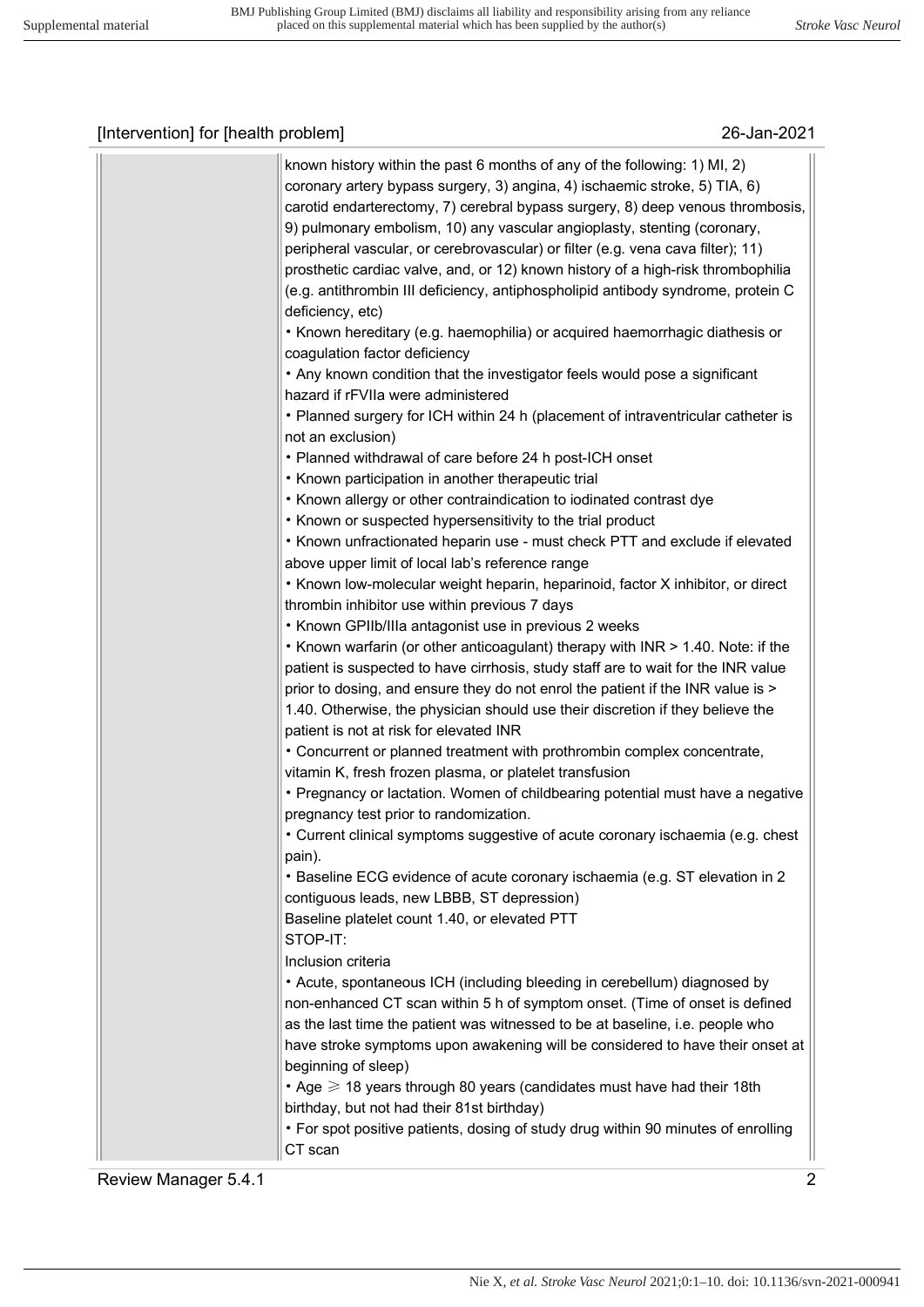| Exclusion criteria                                                                  |
|-------------------------------------------------------------------------------------|
| • Time of symptom onset of ICH is unknown or more than 5 h prior to baseline        |
| CT scan                                                                             |
| • ICH secondary to known or suspected trauma, aneurysm, vascular                    |
| malformation, haemorrhagic conversion of ischaemic stroke, venous sinus             |
| thrombosis, thrombolytic treatment of any condition (e.g. MI, cerebral infarction,  |
| etc), CNS tumour or CNS infection                                                   |
| • Brainstem location of haemorrhage (people with cerebellar haemorrhage may         |
| be enrolled)                                                                        |
| • Serum creatinine > 1.4 mg/dL (123 µmol/L). Sites that currently perform CTA       |
| as standard of care for ICH will follow their standard procedures regarding renal   |
| insufficiency                                                                       |
| • Known allergy to iodinated contrast media                                         |
| • Intravenous or intra-arterial administration of iodinated contrast media within   |
| the previous 24 h of baseline CT scan                                               |
| • Known hereditary (e.g. haemophilia) or acquired haemorrhagic diathesis,           |
| coagulation factor deficiency, or anticoagulant therapy with INR > 1.2              |
| • Known or suspected thrombocytopenia (unless current platelet count                |
| documented above 50,000/µL)                                                         |
| • Unfractionated heparin use with abnormal PTT                                      |
| • Low-molecular weight heparin use within the previous 24 h                         |
| • GPIIb/IIIa antagonist use in the previous 2 weeks                                 |
| • GCS score 2                                                                       |
| • Baseline ICH volume of 90 cc                                                      |
| • Planned surgical evacuation of ICH within 24 h of symptom onset (placement        |
| of intraventricular catheter is not a contraindication to study enrolment)          |
| • Evidence of acute or subacute ischaemic stroke on baseline qualifying CT scan     |
| • Clinical history of thromboembolism or ischaemic vascular disease, including      |
| MI, coronary artery bypass surgery, cardiac angina, TIA, ischaemic stroke,          |
| peripheral artery disease (vascular claudication), cerebral bypass surgery,         |
| carotid endarterectomy, deep venous thrombosis, pulmonary embolism, or              |
| coronary or cerebrovascular angioplasty or stenting. (Clinically silent evidence    |
| of old ischaemia on EKG (Q waves) or CT scan (silent old infarct) will not be       |
| considered reasons for exclusion)                                                   |
| • Baseline electrocardiogram shows evidence of acute cardiac ischaemia (ST          |
| elevation in 2 contiguous leads, new LBBB, or ST depression)                        |
| • Clinical history suggestive of acute cardiac ischaemia (e.g. chest pain)          |
| • Abnormal baseline troponin                                                        |
| • Females of childbearing potential who are known to be pregnant, lactating, or     |
| who have positive pregnancy tests on admission                                      |
| • Advanced or terminal illness or any other condition the investigator feels would  |
| pose a significant hazard to the patient if rFVIIa were administered                |
| • Recent (within 30 days) participation in any investigational drug or device trial |
| or earlier participation in any investigational drug or device trial for which the  |
| duration of effect is expected to persist until the time of STOP-IT enrolment       |
| • Planned withdrawal of care or comfort care measures                               |
| . Person known or suspected of not being able to comply with trial protocol (e.g.   |
| due to alcoholism, drug dependency or psychological disorder)                       |
|                                                                                     |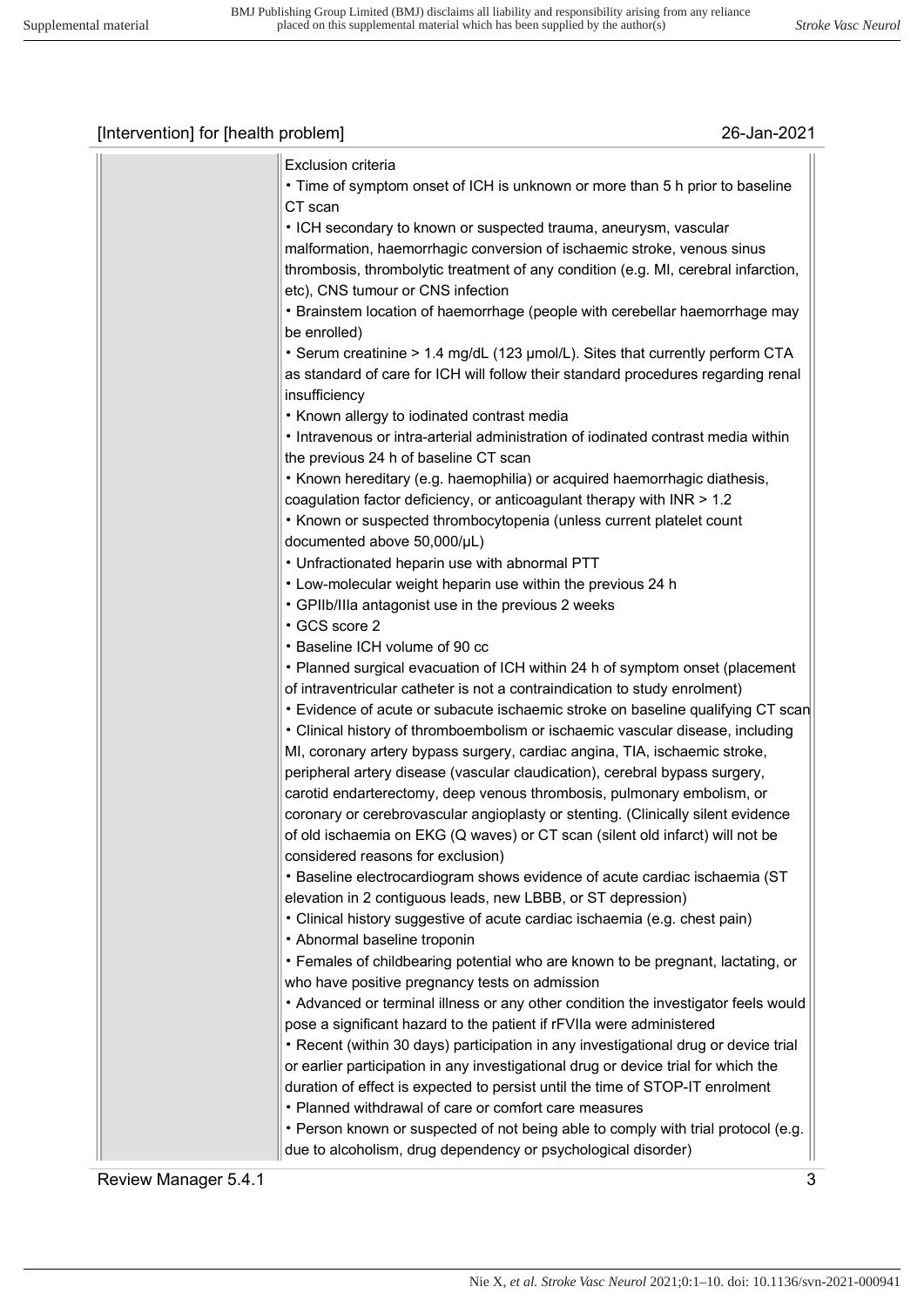| <b>Interventions</b><br>SPOTLIGHT:<br>Intrevention: rfVIIa 80 ug/kg IV bolus<br>Comparator: placebo standard saline solution<br>STOP-IT:<br>Intervention: recombinant activated factor VII. Participants will receive rFVIIa at<br>80 mcg/kg (maximum dose volume 21.3 mL, equivalent to maximum weight of<br>160 kg)<br>Comparator: placebo. An inactive substance (maximum dose volume 21.3 mL,<br>equivalent to maximum weight of 160 kg)<br>SPOTLIGHT:<br><b>Outcomes</b><br>Primary outcome measures<br>• ICH size: difference between groups in ICH size on CT scan at 24 h<br>post-dose, adjusted for baseline ICH size<br>Secondary outcome measures:<br>• Feasibility (time frame: 0): percentage of sites that can meet recruitment<br>targets of 2 patients per site per year; % of patients who meet the target time of<br><45 minutes from emergency department arrival to the start of the scan; % of<br>patients who meet the target time of <60 minutes from the end of the CT<br>angiogram to administration of study drug; local site spot sign interpretation<br>accuracy as judged by central adjudicator; protocol violations; waiver of consent<br>process, evaluation, and effectiveness (time frame: 4.90 days); waiver of<br>consent use, acceptability, and effect on treatment times. Questionnaire will be<br>administered to subject or LAR at 4 days and 90 days<br>• Acute blood pressure control (time frame: 1 h): % of participants in whom<br>blood pressure control was achieved, defined as achieving systolic BP < 180<br>mmHg within 1 h post-randomisation<br>• Thromboembolic events : incidence of MI and ischaemic stroke within 4 days;<br>any other arterial or venous thromboembolic SAEs within 4 days<br>• Mortality : 90-day mortality rate<br>• Unstable angina: unstable angina within 4 days of treatment<br>• Troponin increase: troponin rise above upper limit of normal within 4 days<br>(without clinical symptoms or ECG evidence of acute coronary syndrome)<br>• DVT : deep venous thrombosis (DVT) within 4 days<br>• Pulmonary embolism : PE within 30 days<br>• Cognition: Montreal Cognitive Assessment (MoCA) and Stroke Impact Scale | • Informed consent cannot be obtained from the patient or legally authorised<br>representative |
|--------------------------------------------------------------------------------------------------------------------------------------------------------------------------------------------------------------------------------------------------------------------------------------------------------------------------------------------------------------------------------------------------------------------------------------------------------------------------------------------------------------------------------------------------------------------------------------------------------------------------------------------------------------------------------------------------------------------------------------------------------------------------------------------------------------------------------------------------------------------------------------------------------------------------------------------------------------------------------------------------------------------------------------------------------------------------------------------------------------------------------------------------------------------------------------------------------------------------------------------------------------------------------------------------------------------------------------------------------------------------------------------------------------------------------------------------------------------------------------------------------------------------------------------------------------------------------------------------------------------------------------------------------------------------------------------------------------------------------------------------------------------------------------------------------------------------------------------------------------------------------------------------------------------------------------------------------------------------------------------------------------------------------------------------------------------------------------------------------------------------------------------------------------------------------------------------------|------------------------------------------------------------------------------------------------|
|                                                                                                                                                                                                                                                                                                                                                                                                                                                                                                                                                                                                                                                                                                                                                                                                                                                                                                                                                                                                                                                                                                                                                                                                                                                                                                                                                                                                                                                                                                                                                                                                                                                                                                                                                                                                                                                                                                                                                                                                                                                                                                                                                                                                        |                                                                                                |
| at 90 days and 1 year<br>• Disability: proportion of participants with mRS score 5 to 6 (death or severe<br>disability) at 90 days and 1 year<br>STOP-IT:<br>Primary outcome measures: life-threatening thromboembolic complications<br>defined as development of 1) acute myocardial ischaemia, 2) acute cerebral<br>ischaemia, and 3) acute pulmonary embolism (time frame: through day 4 after<br>completion of study drug). The rate of haematoma growth among spot sign<br>positive participants at 24 h, comparing participants treated with rFVIIa to those<br>treated with placebo. Haematoma growth will be defined as $a > 33\%$ or $> 6$ cc                                                                                                                                                                                                                                                                                                                                                                                                                                                                                                                                                                                                                                                                                                                                                                                                                                                                                                                                                                                                                                                                                                                                                                                                                                                                                                                                                                                                                                                                                                                                                 |                                                                                                |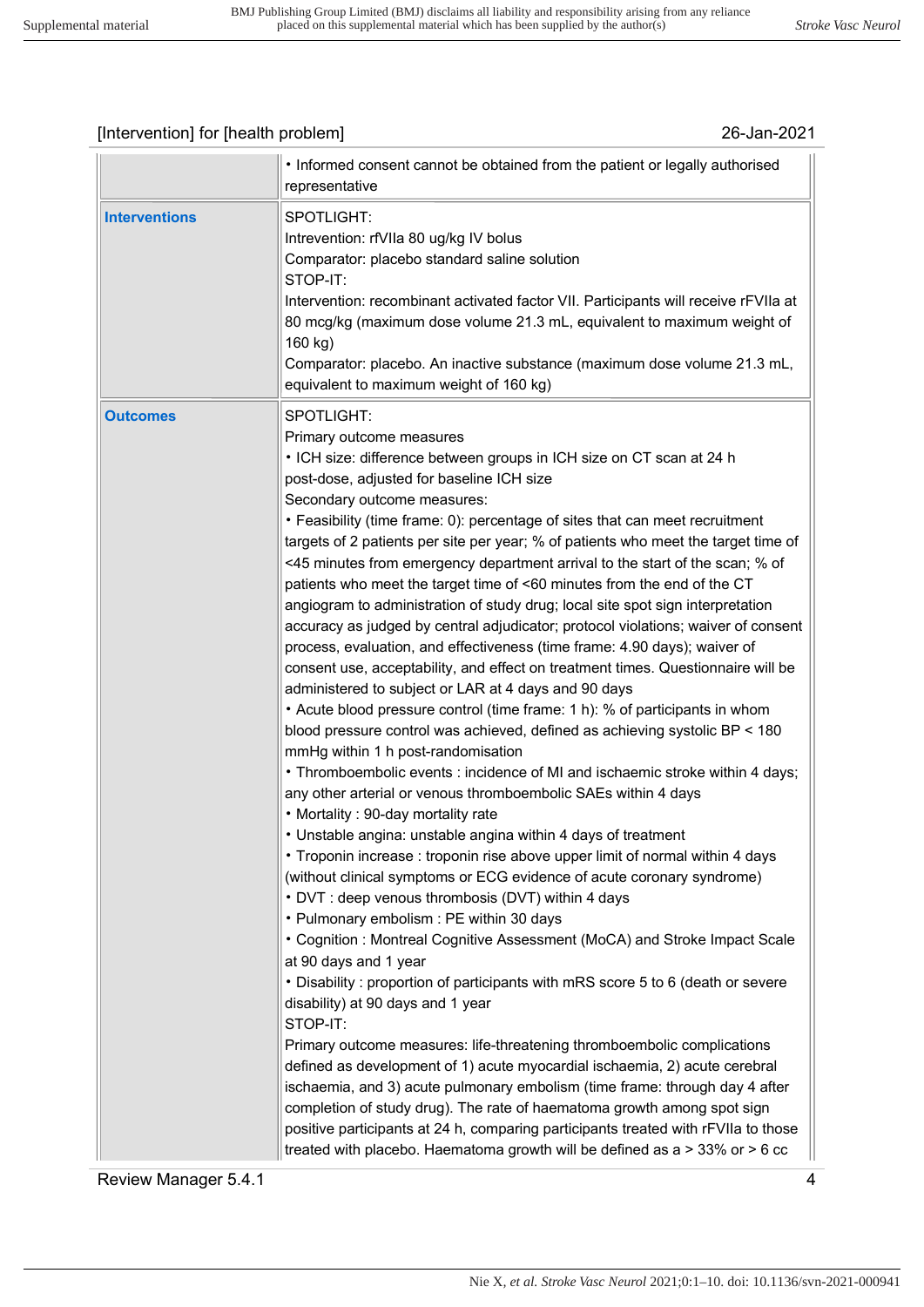| [Intervention] for [health problem] |                                                                                                                                                                                                                                                                                                                                                                                                                                                                                                                                                                                                                                                                                                                                                                                                                                                                                                                                                                                                                                                                                                                                                                                                                                                                                                                                                                              | 26-Jan-2021 |
|-------------------------------------|------------------------------------------------------------------------------------------------------------------------------------------------------------------------------------------------------------------------------------------------------------------------------------------------------------------------------------------------------------------------------------------------------------------------------------------------------------------------------------------------------------------------------------------------------------------------------------------------------------------------------------------------------------------------------------------------------------------------------------------------------------------------------------------------------------------------------------------------------------------------------------------------------------------------------------------------------------------------------------------------------------------------------------------------------------------------------------------------------------------------------------------------------------------------------------------------------------------------------------------------------------------------------------------------------------------------------------------------------------------------------|-------------|
|                                     | increase in volume (time frame: at 24 h).<br>The sensitivity and specificity of the spot sign for predicting haematoma growth<br>(time frame: baseline head CT scan within 5 h, followed by a CT angiogram.<br>Haematoma growth determined by comparison with a head CT scan performed<br>at 24 h)<br>Secondary outcome measures: incidence of other potentially study drug-related<br>thromboembolic complications, such as deep venous thrombosis and elevations<br>in troponin not associated with ECG changes (time frame: through day 4 after<br>completion of study drug)<br>90-day outcomes among spot positive people, dichotomised as mRS score of 0<br>to 4 verses 5 to 6, comparing participants treated with rFVIIa to those treated<br>with placebo (time frame: 90 days $(\pm 7 \text{ days})$ from time of study enrolment). The<br>positive and negative predictive values of the spot sign and the accuracy of the<br>site investigators for correct identification of the spot sign as compared to a<br>blinded study neuroradiologist (time frame: baseline head CT scan within 5 h,<br>followed by a CT angiogram. Haematoma growth determined by comparison<br>with a head CT scan performed at 24 h. Rate of total haemorrhage volume<br>growth (haematoma + IVH) among spot-positive participants (time frame: 24 h<br>(± 3 h) from baseline CT scan) |             |
| <b>Notes</b>                        | <b>SPOTLIGHT:</b><br>NCT01359202<br>STOP-IT:                                                                                                                                                                                                                                                                                                                                                                                                                                                                                                                                                                                                                                                                                                                                                                                                                                                                                                                                                                                                                                                                                                                                                                                                                                                                                                                                 |             |

#### Risk of bias table

NCT00810888

| <b>Bias</b>                                                  | <b>Authors'</b><br>judgement | <b>Support for judgement</b>                                                                                                                                                                                                                                                                                                                                                                                                   |
|--------------------------------------------------------------|------------------------------|--------------------------------------------------------------------------------------------------------------------------------------------------------------------------------------------------------------------------------------------------------------------------------------------------------------------------------------------------------------------------------------------------------------------------------|
| Random sequence generation<br>(selection bias)               | Low risk                     | The SPOTLIGHT trial used a computer-generated<br>randomization schedule created by an independent<br>statistician; randomization was stratified by site using a<br>variable block randomization scheme. The STOP-IT trial<br>used web-based randomization with an adaptive<br>randomization scheme to improve balance in variables<br>known to influence ICH expansion.                                                        |
| <b>Allocation concealment</b><br>(selection bias)            | Low risk                     | At each site, a designated unblinded individual (pharmacist,<br>blood bank technician, or nurse not involved in patient<br>enrollment or follow-up) prepared the study drug in a blinded<br>syringe ready for injection (out of sight of the patient,<br>investigators, and members of the blinded study team). Both<br>saline and reconstituted rFVIIa are clear, colorless solutions<br>identical in appearance and texture. |
| Blinding of participants and<br>personnel (performance bias) | Low risk                     | double-blinded                                                                                                                                                                                                                                                                                                                                                                                                                 |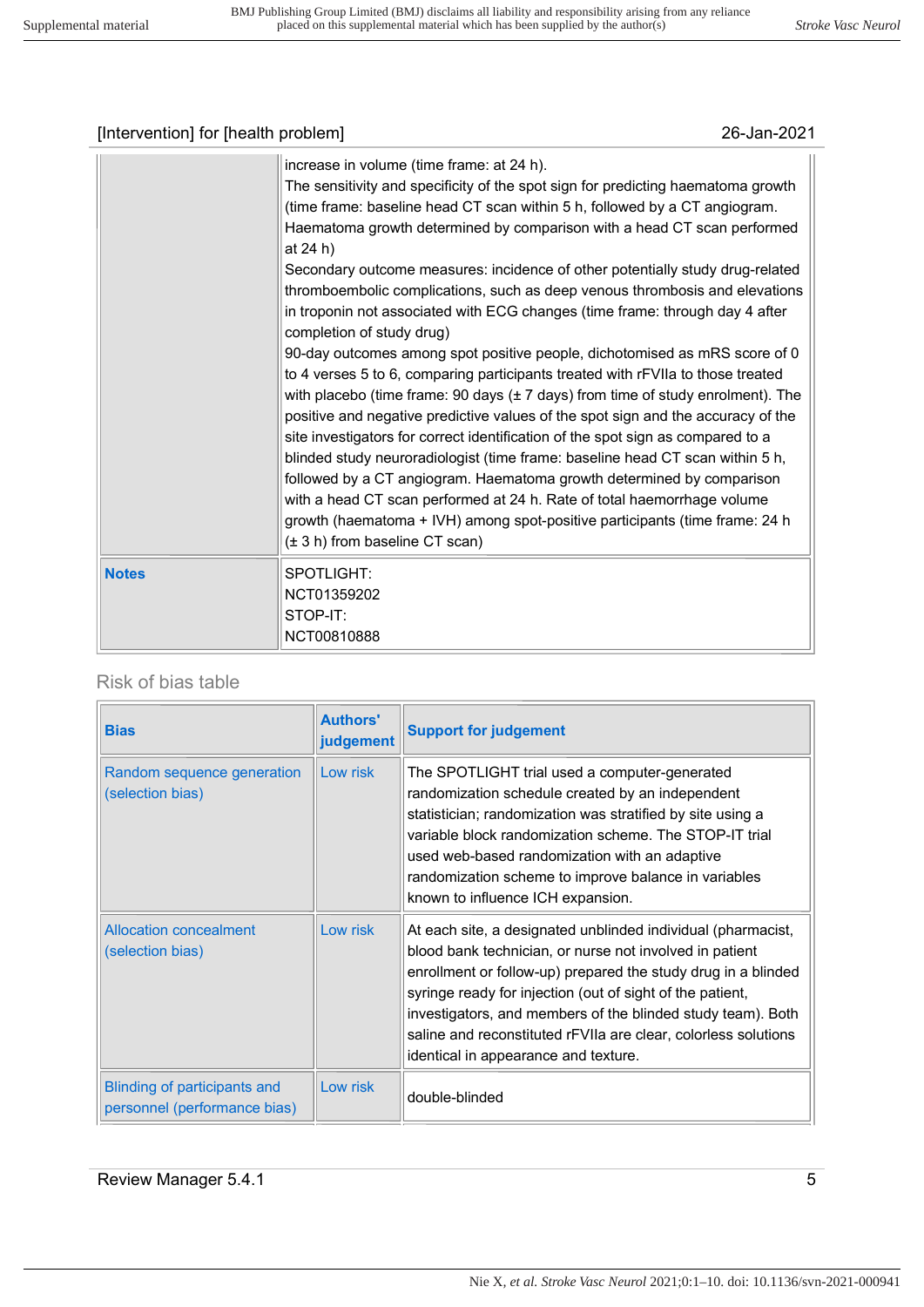| <b>Blinding of outcome</b><br>assessment (detection bias) | Low risk     | Blinded radiologist for primary outcome. High risk for other<br>outcomes (not stated as blinded) |
|-----------------------------------------------------------|--------------|--------------------------------------------------------------------------------------------------|
| Incomplete outcome data<br>(attrition bias)               | Low risk     | Analysis for the primary outcome was complete in ITT analysis                                    |
| Selective reporting (reporting<br>bias)                   | Low risk     | All outcomes in the paper were reported.                                                         |
| Other bias                                                | Unclear risk |                                                                                                  |

## STOP-AUST 2020

| <b>Methods</b>       | The aim of the study is to test if ICH patients who have contrast extravasation<br>on CTA, the 'spot sign', have lower rates of haematoma growth when treated<br>with tranexamic acid within 4.5 h of stroke onset, compared with placebo                                                                                                                                                                                                                                                                                                                                                                                                                                                                                                                                                                                                                                                                                                                                                                                                                                                               |
|----------------------|---------------------------------------------------------------------------------------------------------------------------------------------------------------------------------------------------------------------------------------------------------------------------------------------------------------------------------------------------------------------------------------------------------------------------------------------------------------------------------------------------------------------------------------------------------------------------------------------------------------------------------------------------------------------------------------------------------------------------------------------------------------------------------------------------------------------------------------------------------------------------------------------------------------------------------------------------------------------------------------------------------------------------------------------------------------------------------------------------------|
| <b>Participants</b>  | Inclusion criteria<br>• People presenting with an acute ICH<br>• Contrast extravasation within the haemorrhage, 'spot sign', evaluated from the<br>CTA according to 3 criteria, all of which must be present: Serpiginous or<br>spot-like appearance within the margin of a parenchymal haematoma without<br>connection to an outside vessel; the density (in Hounsfield units) should be<br>greater than that of the background haematoma (site investigators are not<br>required to document the density); and no hyperdensity at the corresponding<br>location on non-contrast CT<br>$\cdot$ Age $\geqslant$ 18 years<br>• Treatment can commence within 1 h of initial CT and within 4.5 h of symptom<br>onset (or in people with unknown time of symptom onset, the time the person<br>was last known to be well)<br>. Informed consent has been received in accordance to local ethics committee<br>requirements Exclusion criteria<br>• GCS total score 70 mL as measured by the ABC/2 method<br>• ICH known or suspected by study investigator to be secondary to trauma,<br>aneurysm, vascular |
| <b>Interventions</b> | Intervention: intravenous tranexamic acid 1000 mg in 100 mL 0.9% normal<br>saline over 10 minutes followed by 1000 mg in 500 mL 0.9% normal saline<br>infusion over 8 h<br>Comparator: intravenous placebo in 100 mL 0.9% normal saline over 10<br>minutes followed by 500 mL 0.9% normal saline infusion over 8 h                                                                                                                                                                                                                                                                                                                                                                                                                                                                                                                                                                                                                                                                                                                                                                                      |
| <b>Outcomes</b>      | Primary outcome measures<br>• ICH growth by 24 ± 3 h as defined by either 33% or 6 mL increase from<br>baseline, adjusted for baseline ICH volume.<br>Secondary outcome measures<br>. Major thromboembolic events (MI, ischaemic stroke, PE), measured within 90<br>$± 7$ days)<br>• Absolute ICH growth volume by 24 ± 3 h, adjusted for baseline ICH volume<br>• Absolute IVH growth volume by 24 ± 3 h, adjusted for baseline IVH volume<br>• mRS score of 0 to 4 at 3 months                                                                                                                                                                                                                                                                                                                                                                                                                                                                                                                                                                                                                        |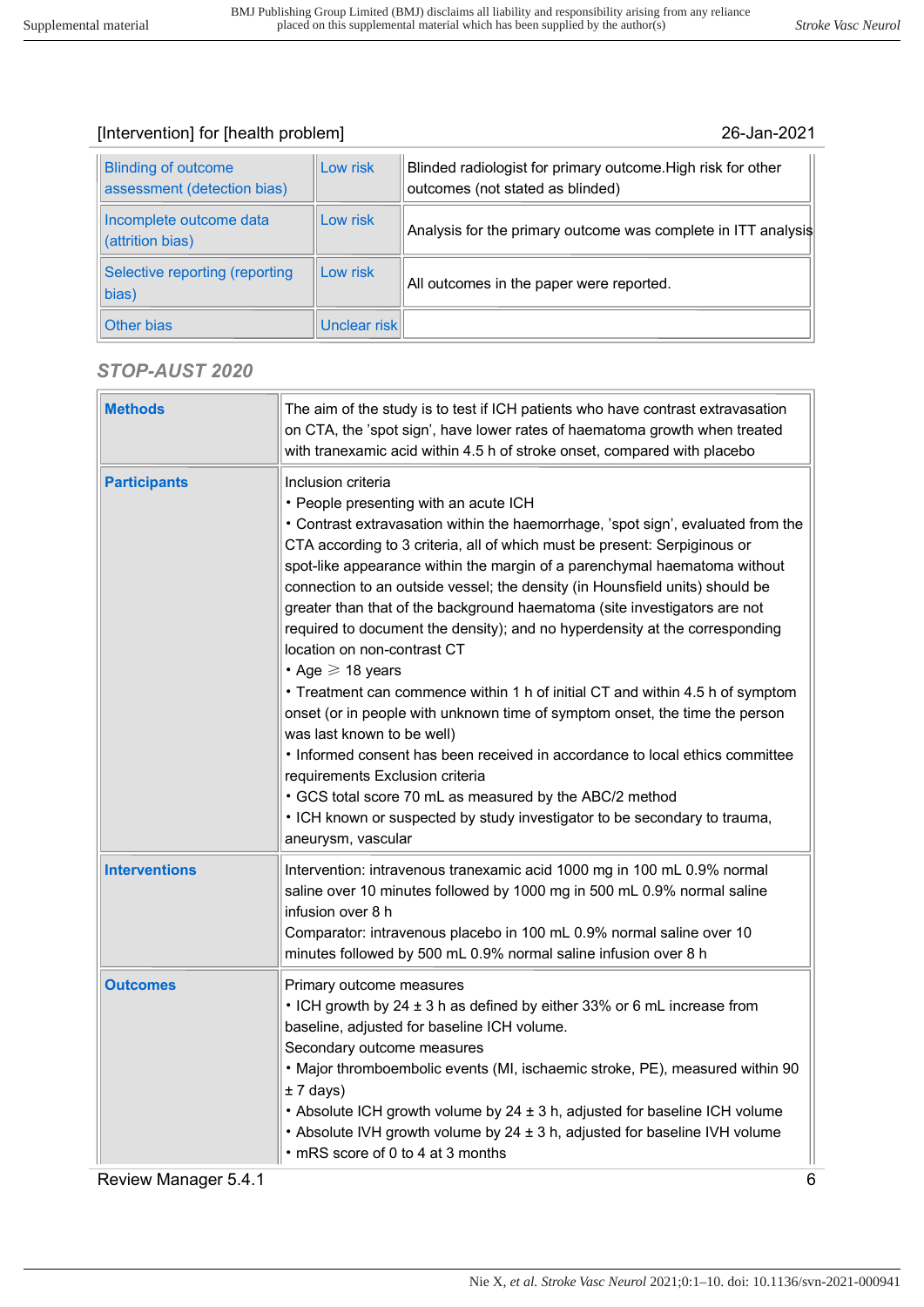|              | $\ \cdot$ mRS score of 0 to 3 at 3 months<br>$\ $ • Categorical shift in mRS at 3 months, subject to the validity of proportional<br>odds assumption<br>$\cdot$ Death due to any cause by 3 months |
|--------------|----------------------------------------------------------------------------------------------------------------------------------------------------------------------------------------------------|
| <b>Notes</b> | NCT01702636                                                                                                                                                                                        |

## Risk of bias table

| <b>Bias</b>                                                         | <b>Authors'</b><br>judgement | <b>Support for judgement</b>                                                                                                                                                    |
|---------------------------------------------------------------------|------------------------------|---------------------------------------------------------------------------------------------------------------------------------------------------------------------------------|
| Random sequence generation<br>(selection bias)                      | Low risk                     | Patients were randomly assigned to receive either placebo or<br>tranexamic acid (1:1) using a centralised web-based<br>procedure with randomly permuted blocks of varying size. |
| <b>Allocation concealment</b><br>(selection bias)                   | Low risk                     | The investigational product was distributed to participating<br>centres in externally indistinguishable sealed treatment kits<br>containing either tranexamic acid or placebo   |
| <b>Blinding of participants and</b><br>personnel (performance bias) | Low risk                     | Patients and all those involved in patient management or<br>clinical or imaging assessment of adverse events or<br>outcomes were masked to treatment allocation.                |
| <b>Blinding of outcome</b><br>assessment (detection bias)           | Low risk                     | Patients and all those involved in patient management or<br>clinical or imaging assessment of adverse events or<br>outcomes were masked to treatment allocation.                |
| Incomplete outcome data<br>(attrition bias)                         | Low risk                     | Analysis for the primary outcome was complete in ITT analysis                                                                                                                   |
| Selective reporting (reporting<br>bias)                             | Low risk                     | All outcomes in the paper were reported.                                                                                                                                        |
| Other bias                                                          | Unclear risk                 |                                                                                                                                                                                 |

## TICH-2 2018

| <b>Methods</b>      | A pragmatic phase III prospective double-blind randomised placebo-controlled<br>trial                                                                                                                                                                                                                                                                                                                                                                                                                                                        |
|---------------------|----------------------------------------------------------------------------------------------------------------------------------------------------------------------------------------------------------------------------------------------------------------------------------------------------------------------------------------------------------------------------------------------------------------------------------------------------------------------------------------------------------------------------------------------|
| <b>Participants</b> | Inclusion criteria<br>• Adults with acute spontaneous ICH<br>. Within 8 h of stroke symptom onset or time last seen well<br>Exclusion criteria<br>• People with ICH secondary to anticoagulation, thrombolysis or known<br>underlying structural abnormality such as AVM, aneurysm, tumour, or venous<br>thrombosis. An underlying structural abnormality does not need to be excluded<br>before enrolment, but where known, patients should not be recruited<br>• Contraindication to tranexamic acid<br>• Premorbid dependency (mRS $>$ 4) |
|                     | • Concurrent participation in another drug or device trial. Participants enrolled in                                                                                                                                                                                                                                                                                                                                                                                                                                                         |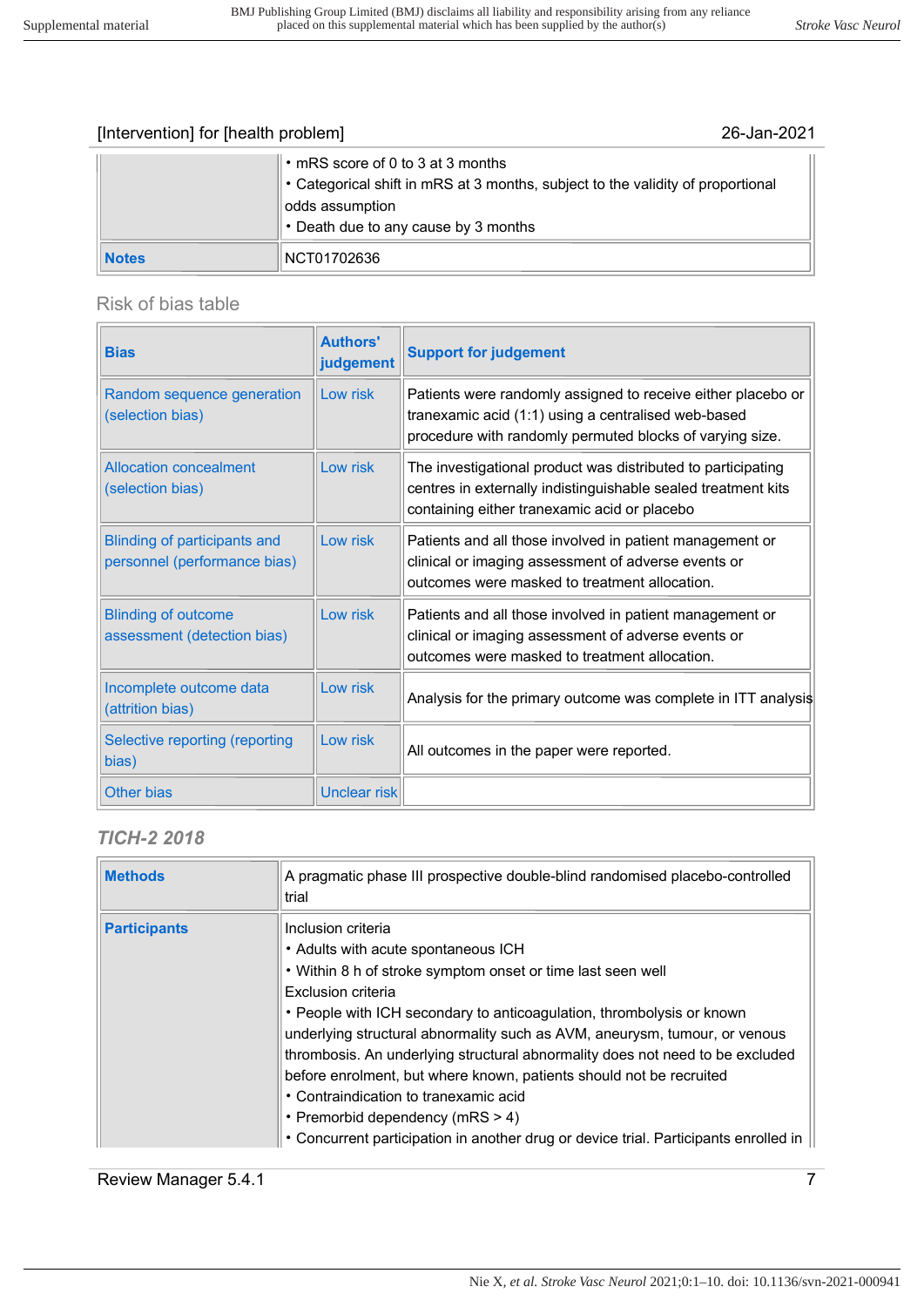|                      | TICH-2 may be enrolled into the RESTART trial after 21 days<br>• Prestroke life expectancy                                                                                                                                                                                                                                                                                                                                                                                                                                                                                                                                                                                                                                                                                                                                                                                                                                                                             |
|----------------------|------------------------------------------------------------------------------------------------------------------------------------------------------------------------------------------------------------------------------------------------------------------------------------------------------------------------------------------------------------------------------------------------------------------------------------------------------------------------------------------------------------------------------------------------------------------------------------------------------------------------------------------------------------------------------------------------------------------------------------------------------------------------------------------------------------------------------------------------------------------------------------------------------------------------------------------------------------------------|
| <b>Interventions</b> | Intervention: intravenous tranexamic acid: 1 g loading dose given as 100 mL<br>infusion over 10 minutes, followed by another 1 g in 250 mL infused over 8 h<br>Comparator: matching placebo (normal saline 0.9%) administered by identical<br>regimen                                                                                                                                                                                                                                                                                                                                                                                                                                                                                                                                                                                                                                                                                                                  |
| <b>Outcomes</b>      | Primary outcome measure: to assess whether tranexamic acid is safe and<br>reduces death or dependency after primary ICH. Death or dependency (ordinal<br>shift on mRS) at day 90 will be analysed by intention-totreat using ordinal<br>logistic regression (OLR), with adjustment for minimisation factors. The<br>assumption of proportional odds will be tested using the likelihood ratio test.<br>Comparison of tranexamic acid versus control<br>Secondary outcome measures<br>• At day 7 (or discharge if sooner), neurological impairment (NIHSS)<br>• At day 90, disability (BI), Quality of Life (EuroQoL), cognition, cognition and<br>mood (TICS and ZDS)<br>• Safety: death, serious adverse events, thromboembolic events, seizures<br>• Costs: length of hospital stay, re-admission, institutionalisation<br>• Radiological efficacy and safety (CT scan): change in haematoma volume<br>from baseline to 24 h, haematoma location, and new infarction |
| <b>Notes</b>         | ISRCTN93732214                                                                                                                                                                                                                                                                                                                                                                                                                                                                                                                                                                                                                                                                                                                                                                                                                                                                                                                                                         |

#### Risk of bias table

| <b>Bias</b>                                                         | <b>Authors'</b><br>judgement | <b>Support for judgement</b>                                                                                                                                                                                                                                                                                                                                                                                                                                                                                                                                                         |
|---------------------------------------------------------------------|------------------------------|--------------------------------------------------------------------------------------------------------------------------------------------------------------------------------------------------------------------------------------------------------------------------------------------------------------------------------------------------------------------------------------------------------------------------------------------------------------------------------------------------------------------------------------------------------------------------------------|
| Random sequence generation<br>(selection bias)                      | Low risk                     | A secure website was used to randomly assign all<br>participants eligible for inclusion to receive tranexamic acid or<br>matching placebo, with 1:1 allocation.                                                                                                                                                                                                                                                                                                                                                                                                                      |
| <b>Allocation concealment</b><br>(selection bias)                   | Low risk                     | The random allocation sequence was generated by the trial<br>programmer. Sharp Clinical Services (Crickhowell, UK)<br>prepared individual masked treatment packs containing four<br>5 mL glass ampoules of tranexamic acid 500 mg or sodium<br>chloride 0.9%, which were made identical in appearance by<br>the addition of a heat shrink sleeve. Ampoules and the<br>treatment pack were labelled with a unique pack number.<br>Sharp Clinical Services stored the treatment packs and<br>distributed them to pharmacies within trial sites using a<br>web-based system of control. |
| <b>Blinding of participants and</b><br>personnel (performance bias) | Low risk                     | Treatment allocation was concealed from all staff and<br>patients involved in the trial.                                                                                                                                                                                                                                                                                                                                                                                                                                                                                             |
| <b>Blinding of outcome</b><br>assessment (detection bias)           | Low risk                     | Treatment allocation was concealed from all staff and<br>patients involved in the trial.                                                                                                                                                                                                                                                                                                                                                                                                                                                                                             |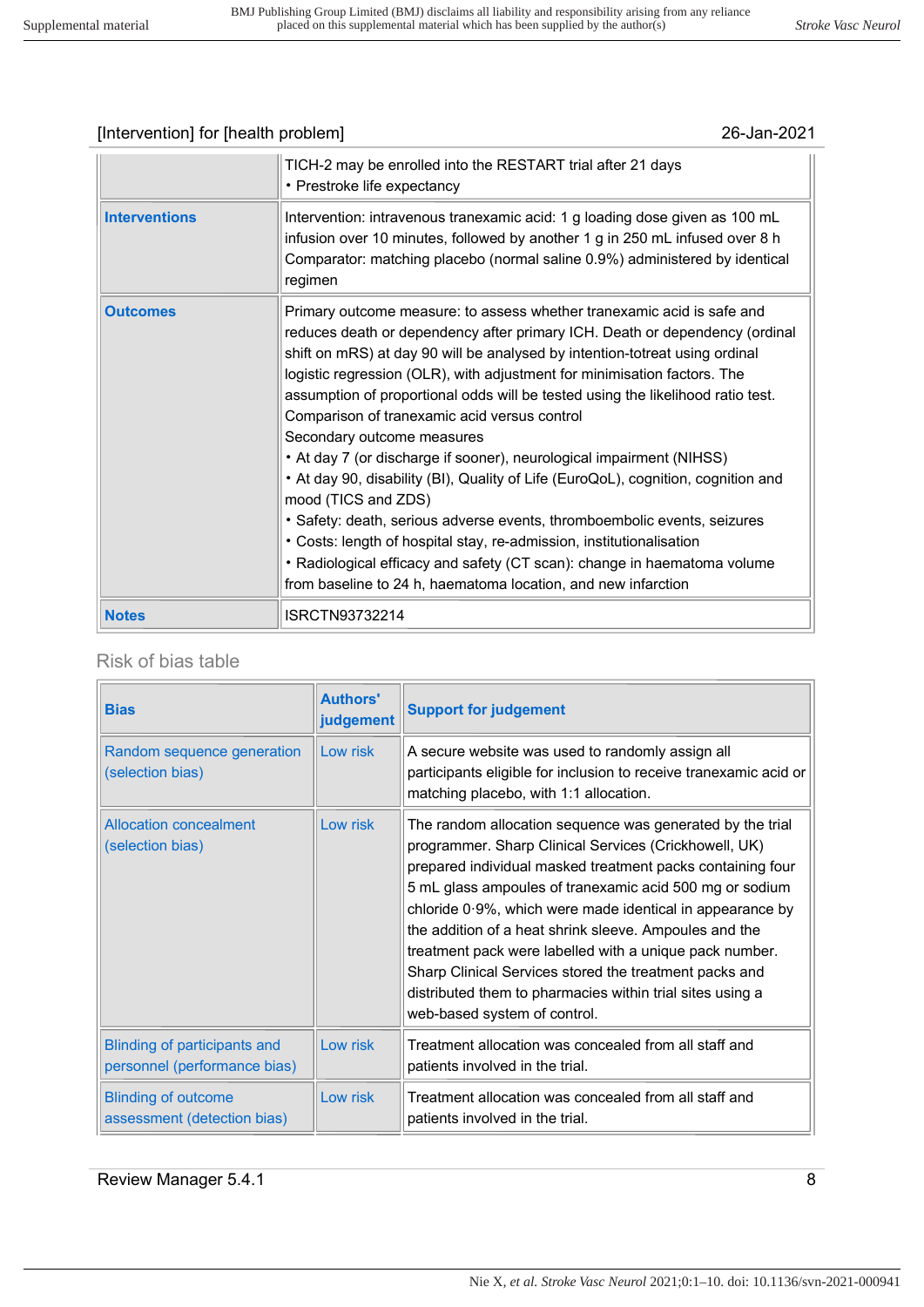| Incomplete outcome data<br>(attrition bias) | Low risk     | The primary outcome of mRS at day 90 was assessed in<br>2307 (99%) of 2325 participants |
|---------------------------------------------|--------------|-----------------------------------------------------------------------------------------|
| Selective reporting (reporting<br>bias)     | Low risk     | All outcomes in the paper were reported                                                 |
| Other bias                                  | Unclear risk |                                                                                         |

## TRAIGE 2021

| <b>Methods</b>       | The purpose of this study is to determine if spot sign, black hole sign, and blend<br>sign can predict which individuals with ICH will experience significant growth in<br>the size of the haemorrhage. For individuals who are at high risk for<br>haemorrhage growth, the study will compare the drug tranexamic acid to<br>placebo to determine the effect and safety on ICH                                                                                                                                                                                                                                                                                                                                                                                                                                                                                                                                                                                                                                                                                                                                                                                                                                                                                                                                                                                                                                                                                                                                                             |
|----------------------|---------------------------------------------------------------------------------------------------------------------------------------------------------------------------------------------------------------------------------------------------------------------------------------------------------------------------------------------------------------------------------------------------------------------------------------------------------------------------------------------------------------------------------------------------------------------------------------------------------------------------------------------------------------------------------------------------------------------------------------------------------------------------------------------------------------------------------------------------------------------------------------------------------------------------------------------------------------------------------------------------------------------------------------------------------------------------------------------------------------------------------------------------------------------------------------------------------------------------------------------------------------------------------------------------------------------------------------------------------------------------------------------------------------------------------------------------------------------------------------------------------------------------------------------|
| <b>Participants</b>  | Inclusion criteria<br>People presenting with an acute spontaneous hypertensive ICH<br>• CTA evaluation can be accomplished within 6 h of symptom onset, with 'spot<br>sign' positive in CTA original image OR CT evaluation accomplished within 6 h<br>of symptom onset, with "blend sign" or "black hole sign" positive<br>• Age range from 18 to 79 years<br>• Randomisation can be finished and treatment can commence within 8 h of<br>symptom onset<br>• Informed consent has been received in accordance with local ethics<br>committee requirements<br><b>Exclusion Criteria:</b><br>• ICH known or suspected to be secondary to tumour, vascular malformation,<br>aneurysm, or trauma · Infratentorial ICH<br>• GCS total score 70 mL<br>• Parenchymal haemorrhage with ventricle involved, blood completely fills one<br>lateral ventricle or more than half of both lateral ventricles<br>• Contraindication of CTA imaging (e.g. known or suspected iodine allergy or<br>significant renal failure)<br>• Any history or current evidence suggestive of venous or arterial thrombotic<br>events within the previous 6 months, including clinical, ECG, laboratory, or<br>imaging findings. Clinically silent chance findings of old ischaemia are not<br>considered exclusion criteria.<br>• Planned surgery for ICH<br>• Pregnancy, within 30 days after delivery, or during lactation<br>• Use of heparin, low-molecular weight heparin, or oral anticoagulation within<br>the previous 1 week, with abnormal laboratory values |
|                      | • Known allergy to tranexamic acid<br>• Prestroke modified mRS score of > 2                                                                                                                                                                                                                                                                                                                                                                                                                                                                                                                                                                                                                                                                                                                                                                                                                                                                                                                                                                                                                                                                                                                                                                                                                                                                                                                                                                                                                                                                 |
| <b>Interventions</b> | Intervention: intravenous tranexamic acid 1000 mg in 100 mL 0.9% normal<br>saline over 10 minutes followed by 1000 mg in 500 mL 0.9% normal saline<br>infusion over 8 h Comparator: intravenous placebo in 100 mL 0.9% normal<br>saline over 10 minutes followed by 500 mL 0.9% normal saline infusion over 8 h                                                                                                                                                                                                                                                                                                                                                                                                                                                                                                                                                                                                                                                                                                                                                                                                                                                                                                                                                                                                                                                                                                                                                                                                                             |